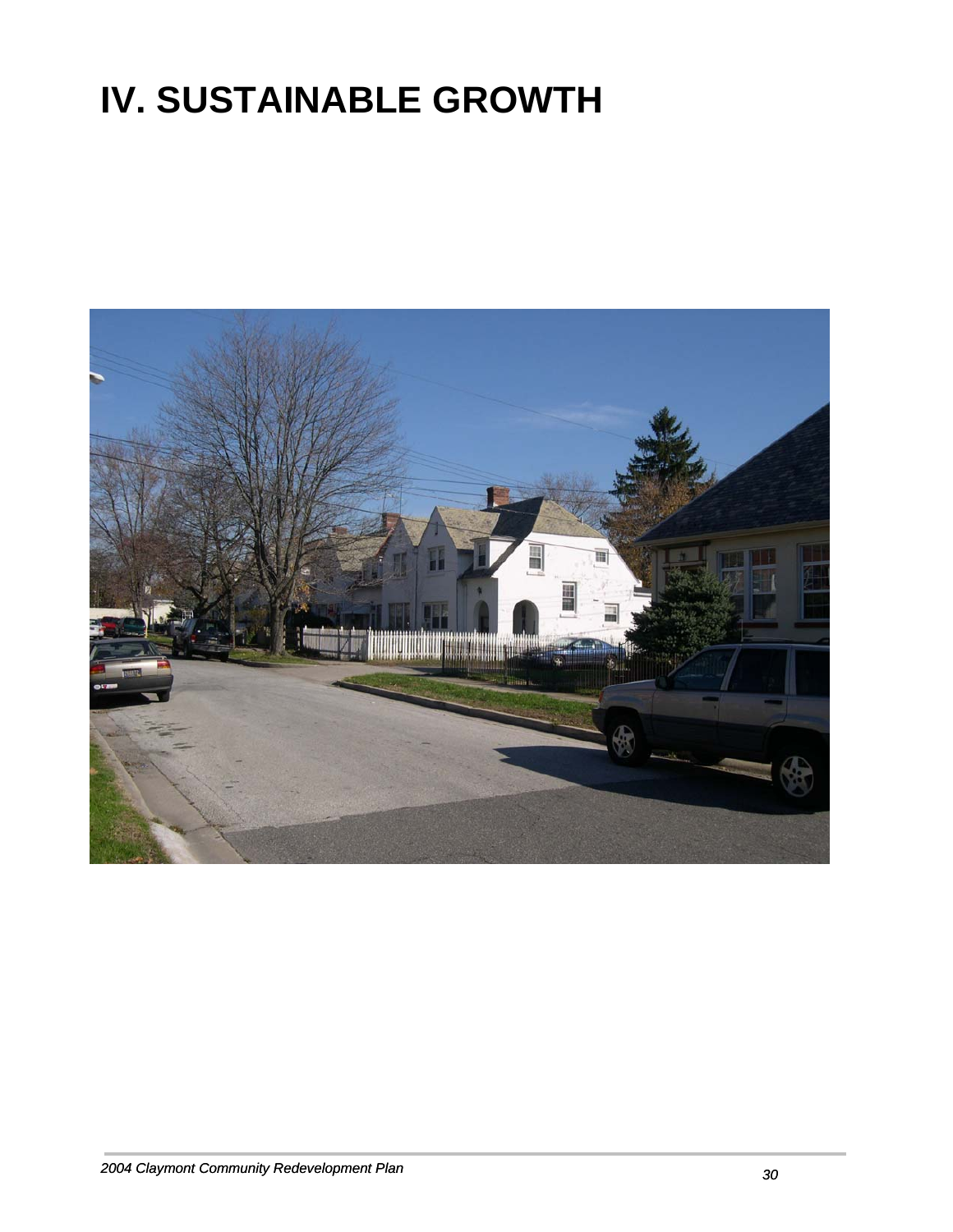## **4.1 INTRODUCTION**

Growth through new development or redevelopment is an important element in achieving the goals set forth in this plan and securing a higher quality of life for the Claymont Community. The provision of business opportunities, jobs, adequate housing, community services and recreational and cultural amenities are critical to sustainability and growth of the Claymont Community.

To be effective, this plan will not stifle commercial, residential and industrial growth. In fact, this plan and the Community welcome development in Claymont. However, the Community, as articulated in this plan, wants to see growth help to create a sense of place by creating a new "town center" and through the preservation of the character of its existing historic neighborhoods and enhancement through compatible redevelopment.

### **4.2 COMMUNITY PROGRAMS**

Throughout the community planning process it became clear that the underlying community fabric of Claymont was one of the greatest strengths upon which to build the foundation of revitalization upon. After a planning process that lasted almost four years, it is clear that this plan will succeed because of the Claymont Community. Claymont serves as a shining example of civic participation in community issues. Many active civic and community organizations provide Claymont with the needed voice to confront controversial issues and to provide a voice to the individual citizens.

The Claymont Coalition is one such civic organization. Established in the early 1990's to promote the interests of the residents of the greater Claymont area, to maintain and improve their quality of life, and to promote civic improvements in Claymont, the Claymont Community Coalition is the primary force behind the current community planning effort.

Claymont Business Owners Association, Inc. (CBOA) is another organization that provides not only a voice for the business community, but also works for the revitalization of the community as a whole. Founded to promote economic revitalization and historic preservation of the Community of Claymont, the Claymont Business Owners Association is committed to a livable, prosperous Claymont and encourages economic investment, sustainable growth and opportunities for all its residents.



Source: Thomas Comitta

Founded in 1998, the Claymont Historical Society works for the preservation of greater Claymont's historic buildings, sites, and heritage. Given the tremendous amount of historical resources that remain in the Claymont area, the work of the Historical Society serves as a critical link between Claymont's past and its planned future.

The Claymont Renaissance was created in cooperation with the Claymont Coalition, Claymont Business Owners Association, the Claymont Historical Society and New Castle County to create opportunities to live, work and shop in a small-town environment. The Renaissance has driven the planning process and will provide the vehicle for its implementation with the creation of the Claymont Renaissance Development Corporation.

Claymont Renaissance Development Corporation's (CRDC) mission is to develop and implement strategies that will increase the economic vitality of the Claymont community, enhance Claymont's reputation as an attractive and desirable place to live, and build on Claymont's unique history and character to strengthen its role as an area of cultural and social activity.

As a public/privately funded, nonpartisan, nonprofit organization, CRDC will work in partnership with the New Castle County Executive, County Council, State, Federal officials, and with private, public and not-forprofit organizations that support economic development of the Claymont Community.

Claymont Renaissance Development Corporation will work to:

- *Increase employment, support existing businesses, attract new businesses including retail, restaurants and entertainment;*
- *focus on connecting community and civic assets, and creating a attractive place where people can live, work, shop, learn, and worship;*
- *Promote an attractive, friendly and pedestrian oriented environment;*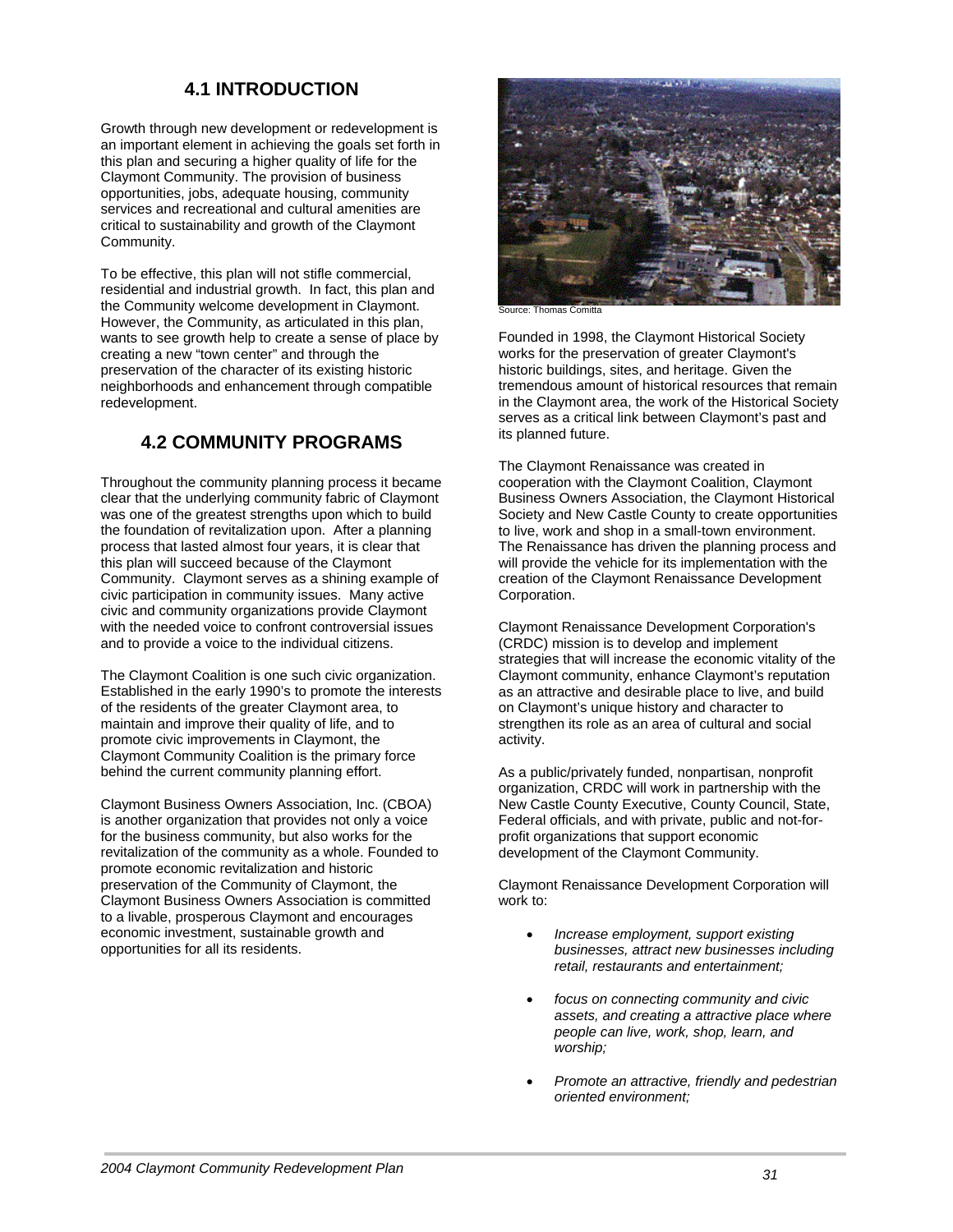- *Stimulate educational, arts, cultural activities and events;*
- *Encourage collaborative efforts with community organizations and surrounding areas; and,*
- *Attract an increasing number of visitors from throughout the region and beyond.*

Finally, the Claymont Community Center, located in the former Claymont High School, is the human and social services hub of the community. The Center unites the community and serves the needs and aspirations of the Claymont/Brandywine Hundred community.

Some of the Center's key core programs are:

*Crisis Alleviation Center – offering short-term emergency assistance to families for food, utilities and housing;* 

*Counseling Center – proving family, individual and group mental health services for the uninsured;* 

*Learning Center – improving the academic skills of school-age children, engaging families in learning activities, offering education for adults and providing job readiness skills;* 

*Family Health Service - the "medical home" for adults and children with little or no health insurance, providing full service affordable health care including immunizations, lab services and physical exams; and* 

*Brandywine Senior Center – offering recreation, education, and enrichment activities as well as a daily lunch option to area residents 60 and older.* 

## **4.3 ECONOMIC DEVELOPMENT**

In order to achieve the success envisioned by this Community Redevelopment Plan, new economic activity must be created and sustained. Through this plan and with the help of the Claymont Renaissance, the Claymont Renaissance Development Corporation and State and County governments, the economic future of Claymont can be developed, implemented and ensured.



ce: Congress for New Urbanism

To ensure long term viability, a diverse mix of businesses should be development to provide the opportunity for healthy employment and income growth. This will be achieved by encouraging a mix of uses in Claymont Center and on commercially zoned parcels in Neighborhood Transition areas. Use mixing will occur not only horizontally but vertically to help provide affordable space for "local small businesses".

Support for economic activity will be bolstered by attracting visitors from throughout the region and beyond. Marketing of the community and the community redevelopment plan will be the primary focus of the Claymont Renaissance and the Claymont Renaissance Development Corporation.

### **4.4 HOUSING**

The need for quality housing for existing and future residents of all income levels has been identified by the community as an important element of the Claymont Renaissance's efforts. Most importantly, how to increase homeownership opportunities throughout the community has been identified as critical to revitalization.



Source: Congress for New Urbanism

To accomplish this purpose, residential growth will be encouraged not inhibited. According to the *2000 U.S. Census*, there are 4,193 housing units within the Claymont census designated place. The number of vacant units (401) reduces the actual number of occupied units to 3,792 of which 46% are rental properties. This high percentage of rental properties has contributed to a diminished sense of community pride and often leads to the substandard appearance of the housing stock. Also contributing to both the diminishing appearance of Claymont housing is the fact that over 80% of it was constructed prior to 1960. Although the longrange vision for Claymont is to bring additional housing to the community, much can be accomplished through rehabilitation of the existing housing stock and an increase of homeownership.

Below is an outline on how this might be achieved (also see Figure #3):